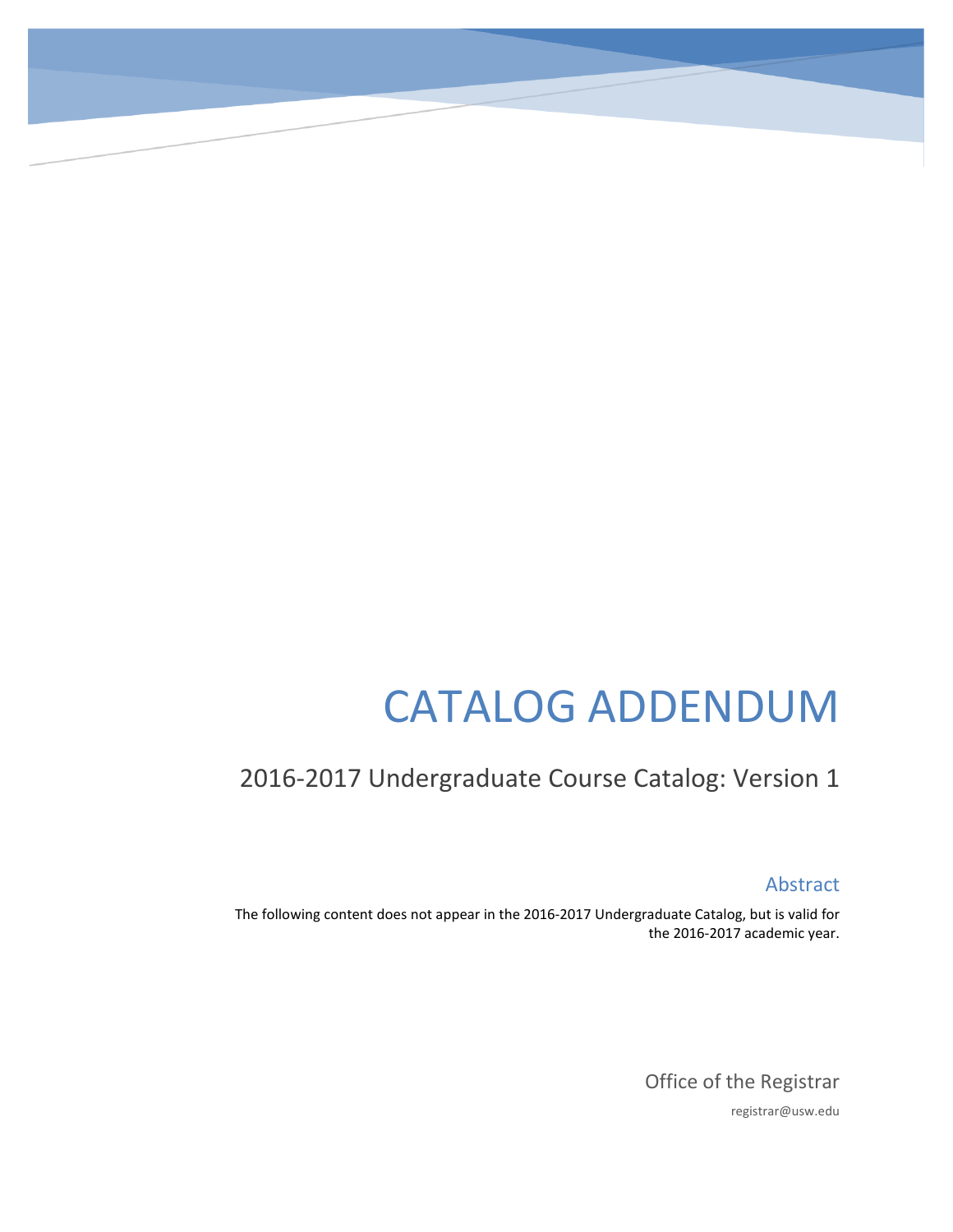### CONTENTS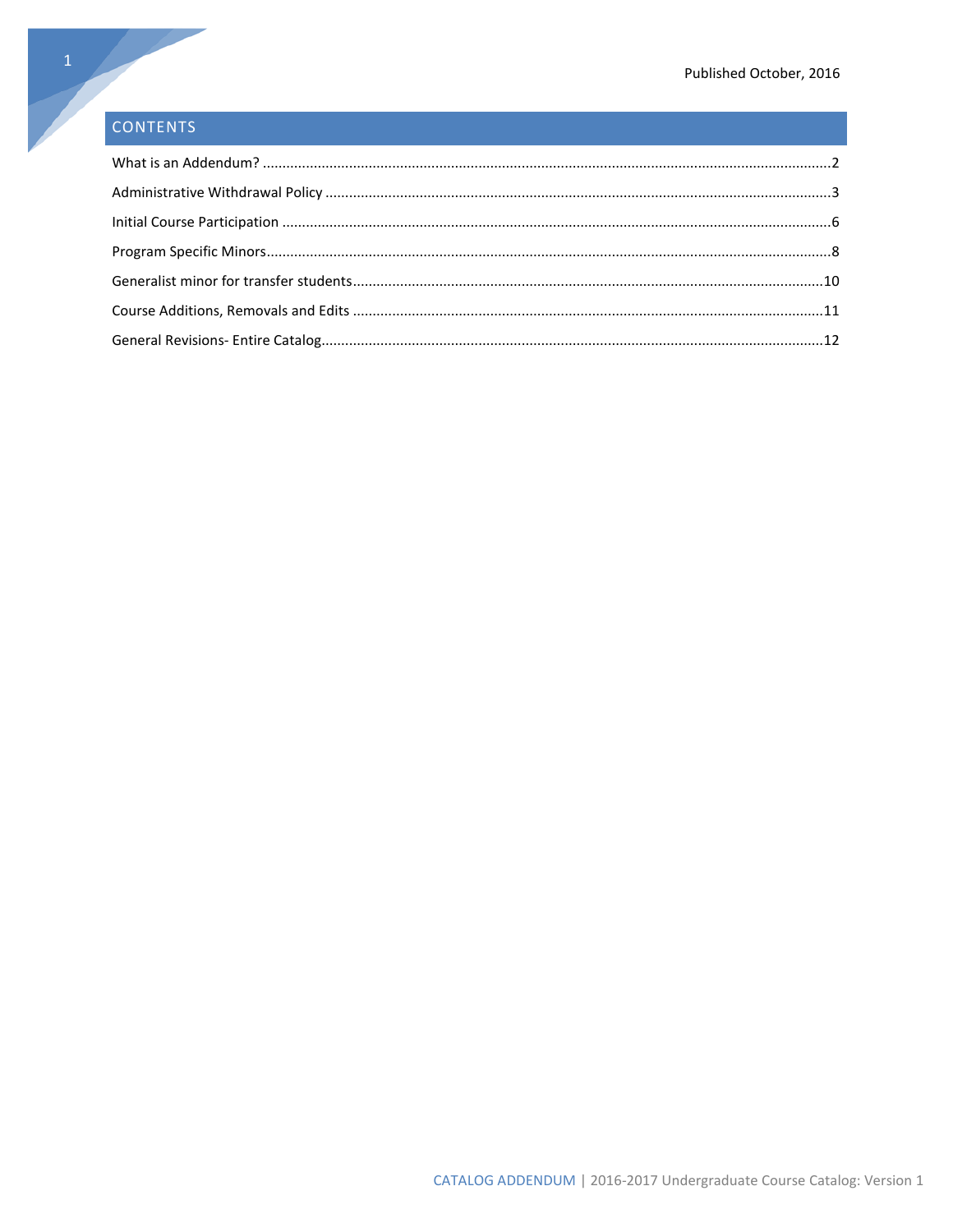#### <span id="page-2-0"></span>WHAT IS AN ADDENDUM?

University of the Southwest (USW) publishes a full Catalog every year. The Addendum contains important information that has been updated throughout the past year.

The following question and answer section is designed to respond to common questions about how to use this important document. As always, it is recommended that students seek the guidance of counselors for course, program and transfer planning. In this way, you will be able to access all the most up-to-date information available.

Q. Why do we have an Addendum?

A. USW is constantly updating curriculum, program requirements, institutional information and policies. It is important to have a print and web document that helps students and staff locate all of these changes.

Q. How do I use the Addendum?

A. The Addendum is to be used alongside the 2016-17 catalog, not in isolation. Check your program and course of interest to see if there have been any changes. Meet with your counselor if you have questions about how these changes affect your academic plan.

#### Q. Does the Addendum supersede the Catalog?

A. The Addendum is just that: an addition to the 2016-17 Catalog. Whatever is listed in the Addendum in terms of new courses and/or new program requirements does supersede what is in the Catalog. However, in terms of Catalog rights, if you began a program in Fall 2014 or Spring 2015, you will be able to adhere to the requirements listed in the 2014-2015 Catalog as long as you have no break in enrollment until the time of your completion. Once again, if you have questions about programs and courses, see a counselor.

Q. Where can I find the Addendum?

A. The Addendum is on the web and can be accessed from Office of the Registrar site at [www.usw.edu.](http://www.usw.edu/)

We hope this document will be helpful to you. It has been prepared as carefully as possible to include all information available as of October 1, 2016. University of the Southwest reserves the right to make changes as needs require, and to change, without notice, any of the information, requirements, and regulations in the Course Catalog and the Catalog Addendum. If you have questions about the content or any other part of this document, please contact the Office of the Registrar at 575-492-2126 or registrar@usw.edu.

2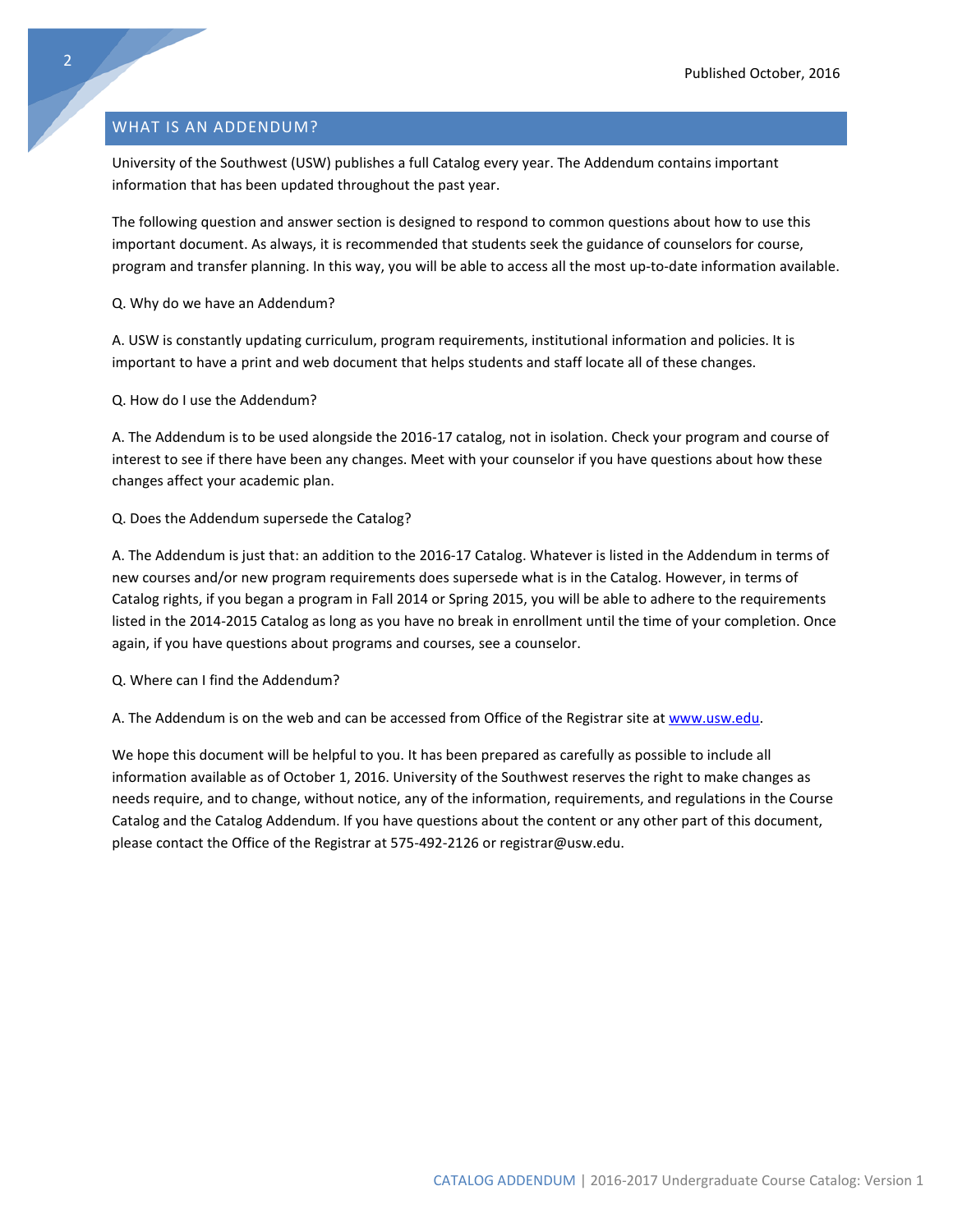#### <span id="page-3-0"></span>ADMINISTRATIVE WITHDRAWAL POLICY

Expanded withdrawal policy to cover leave of absence, administrative withdrawals, student withdrawals, and attendance requirements.

#### DEFINITIONS

- 1. A schedule change is dropping a class, adding a class, or a combination of adding and dropping a class during the published add/drop period.
	- a. Student initiated schedule changes originate with a request from the enrolled student by the student via the web.
	- b. Administrative schedule changes originate with a request from a department chair to split a class or combine classes.
- 2. A withdrawal occurs when a student either:
	- a. drops one or several classes, but not all classes after the drop/add period, or
	- b. withdraws from all classes and "withdraws from the university".
- 3. Withdrawals are initiated by the student except for discipline or medical reasons when the appropriate university official may withdraw a student.
- 4. The Automatic "W" period permits a student to withdraw from a course(s) without instructor approval.
	- a. If the student chooses to withdraw from a course(s) after the Automatic "W" period, the student must obtain written instructor approval.
- 5. Attendance types:
	- For non-participation submissions:
		- Attended
		- Never Attended
			- o F2F- did not show up to class
			- o Online- did not submit participation assignment or log in
	- For weekly submissions:
		- Absent
			- o F2F- unexcused absence
			- o Online- did not submit weekly assignment(s)
			- Excused
				- o F2F- athletic travel or prearranged absence as discussed with and approved by instructor
				- o Online- prearranged absence as discussed with and approved by instructor
			- **Present** 
				- o F2F- attended class
				- o Online- submitted weekly assignment(s)

#### GENERAL WITHDRAWAL INFORMATION

- 6. Withdrawals will not occur without sufficient warning and due notice to students.
- 7. Students who are administratively withdrawn from a single course or all courses in a

#### semester/term:

- a. are responsible for all debts and other charges related with the course (except for nonparticipation drops)
- b. are not eligible for a tuition refund for the course
- c. may lose their eligibility for residential status or athletic competition if the withdrawal drops them below full-time status.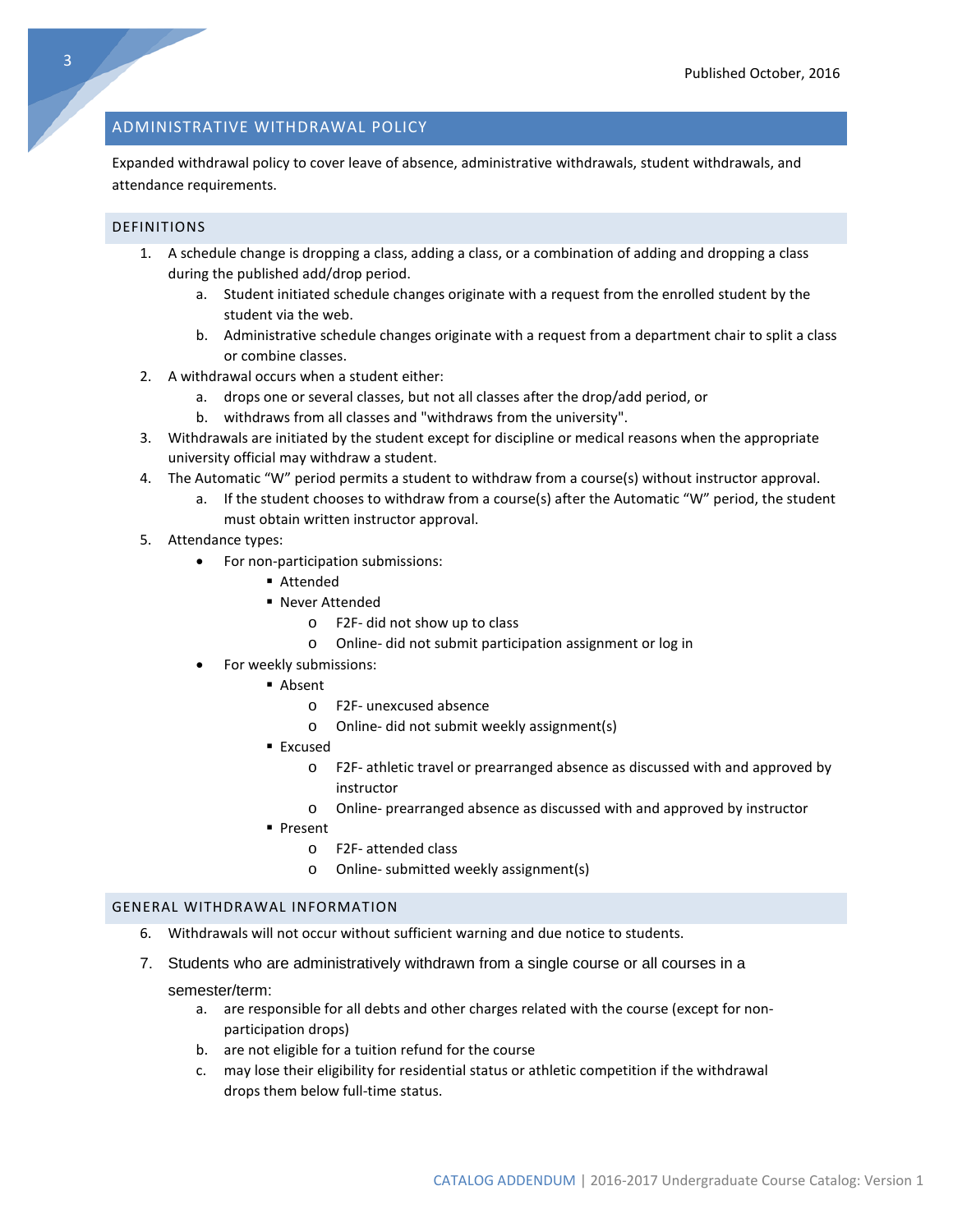d. may experience changes in financial aid eligibility as a result of the withdrawal. Because financial aid eligibility is based on many factors, financial aid changes related to a withdrawal will vary. Students must be informed that their administrative withdrawal may have an impact on their Financial Aid awards and/or student visa status.

#### STUDENT INITIATED SCHEDULE CHANGES

- 8. Schedule changes are processed by the student via the web (if registration is in unofficial status) or through an academic advisor, during the add/drop period.
- 9. A student who wishes to drop all classes and withdraw from the University should be referred to the Registrar's Office or website, where the withdrawal request will be completed and processed.

#### ADMINISTRATIVE SCHEDULE CHANGES

- 10. An Administrative Schedule Change enables one or more departments to change the student's schedule.
	- a. Each change must have the student's signature before it will be processed.
	- b. All administrative Schedule Change forms processed after the census date must have documentation attached supporting the reason for late add or drop.

#### DROPS AND WITHDRAWALS FOR NON-ATTENDANCE

- 11. If a student is listed on the non-participation roster as "Never Attended", the Registrar's Office will administratively drop the student from the course. The student will be notified of such action via email.
- 12. If all of the student's courses are listed as "Never Attended", the Registrar's Office will administratively withdraw the student from all of their courses. The student will be notified of such action via email.
- 13. In the event a student was listed in error as "Never Attended", the instructor will update the roster to "Attended" and the Office of the Registrar will reinstate the student back into the course(s).

#### DROPS AND WITHDRAWALS AUTOMATIC "W" PERIOD

- 14. The student must initiate and complete the drop or withdrawal request during the Automatic "W" Drop/Withdrawal period which is the first 60 percent of any semester. The last day to drop will be the next working day after 60 percent of the specific semester has elapsed.
- 15. To initiate a drop, the student must drop his/her class(es) via the web.
- 16. Students dropping the only class in which they are enrolled, or all classes in which they are enrolled, should be referred to the Registrar's Office or website to withdraw.
- 17. If the drop/withdrawal is completed within the "Automatic W" period, a grade of "W" will be assigned. After the drop deadline, students will be unable to drop individual classes and will receive the grade earned in the course (unless the student is withdrawing from the university). (Costs will be refunded for withdrawals ONLY if the date falls within the published refund period as noted on the web).

#### DROPS AND WITHDRAWALS DURING THE GRADING PERIOD

- 18. Dropping all classes: Withdrawals processed after the Automatic "W" period, but prior to the withdrawal deadline (2 weeks prior to the start of final exams for fall and spring semesters and 1 week prior to the start of final exams for summer terms) will be assigned a grade by the instructor during the grading process. The term "withdrawal" will appear as a note on the grade roster for the specific classes in which the student is enrolled at the time of withdrawal.
- 19. Dropping one class: When students experience documented medical or similar emergencies which preclude completion of a class (such as a broken limb affecting completion of a "jogging class"), they may appeal with documentation to the chair or director of the department or college. The chair or director will review the documentation and forward to the Registrar a recommendation for or against dropping the course. If recommended to drop, the term "dropped" will appear on the grade roster for the specific class.

4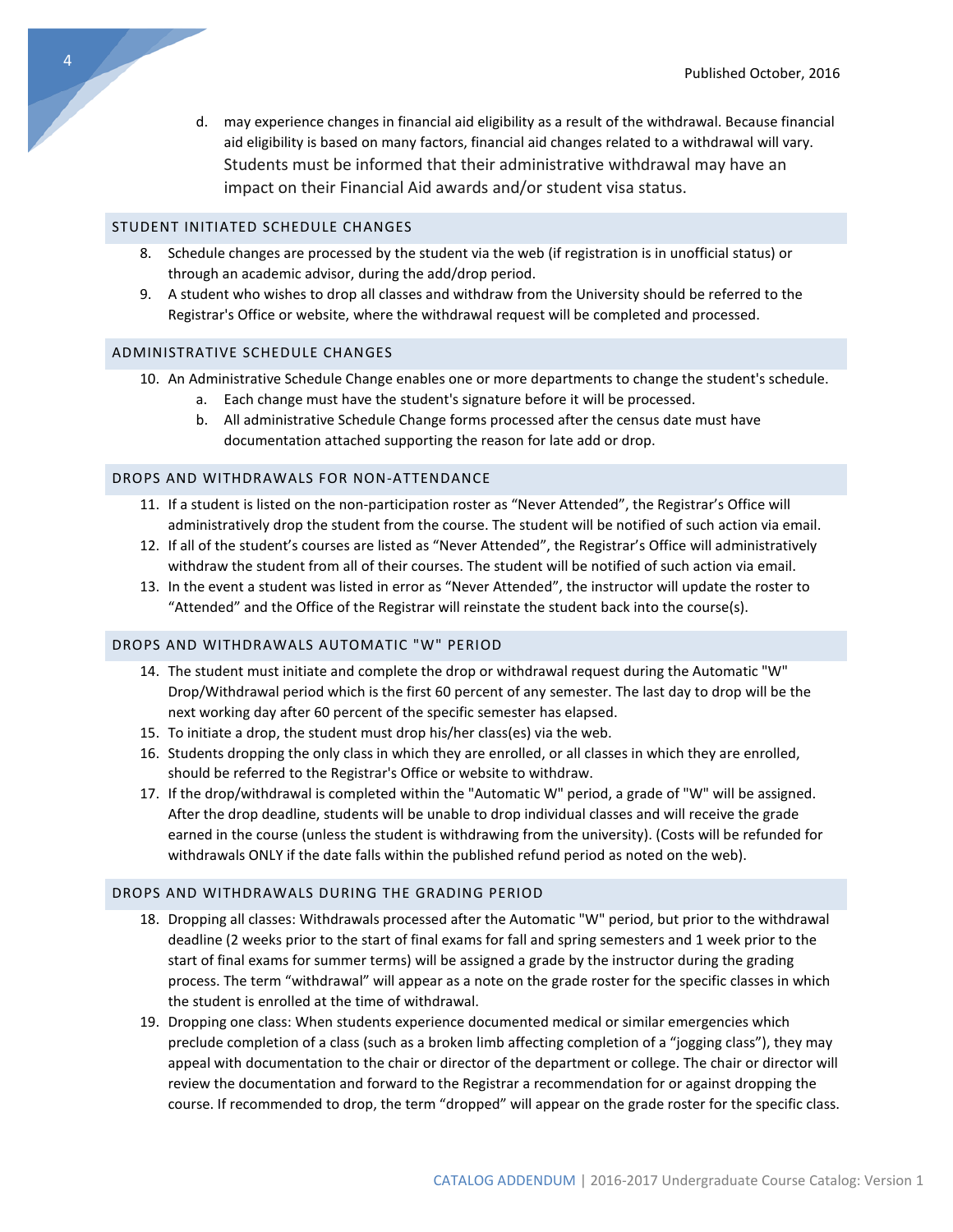#### 20. A "W" grade will be assigned.

#### ADMINISTRATIVE DROPS AND WITHDRAWALS BASED ON APPEALS AND

#### AFTER FINAL GRADE ROSTERS OR AFTER THE SEMESTER ENDS

- 21. To initiate an appeal to drop a class or classes AFTER THE SEMESTER HAS ENDED the student must provide (a) a written letter of appeal and (b) documentation of extremely extenuating circumstances to the appropriate dean(s) If in the judgment of the appropriate dean, extremely extenuating circumstances do not exist the appeal will be denied.
- 22. Dropping one class: To register a drop appeal involving less than the entire schedule of classes, the student must submit the documents described in paragraph 17 to the dean of each college in which the course is taught. Such appeals will be treated no differently than any other grade appeals, and each college dean will follow his/her college's procedures for handling such grade appeals.
- 23. Dropping all classes (withdrawal): To register an appeal to drop the entire semester's schedule and withdraw from the university the student must submit the documents described in paragraph 19 to the college dean of the student's major. If, in the judgment of the dean, extremely extenuating circumstances exist, the dean will appoint a committee of three (or more) constituted as follows.
	- a. An assistant dean, associate dean, or chair (other than the individual noted in (b) below) from the college of the student's major. This person will serve as chair of the committee.
	- b. The faculty member(s) of the course(s) involved. Such faculty who are unavailable will be represented by their chair or program coordinator.
- 24. The committee recommends to the dean whether or not the documented extenuating circumstances warrant the assignment of "AW" grades. The dean has the final decision.
- 25. The dean will complete the "Change of Grade" forms(s), write "administrative" on the signature blanks, and forward the form(s), along with the committee report, to the Registrar's Office.
- 26. The dean will notify the student in writing of the results of the appeal.

During the appeal process the student has the right, and obligation, to continue attending the class(es) in question.

#### LEAVE OF ABSENCE

- 1. A Leave of Absence is permitted under the following headings: personal, military, and medical.
- 2. Any student wishing to take a leave of absence must complete a "Leave of Absence Form." Students may complete the online form from home.
- 3. Military: Students called for military service should fill out an on-line "Leave of Absence Form." Upon their return, they will meet with an academic advisor to discuss resuming their studies.
- 4. Non-military leaves of absence are for at most one year and non-renewable during the student's career.
- 5. Military leaves are variable depending on their orders.
- 6. The student will provide the Registrar's Office a copy of military orders; however, a copy of the orders is not required before the student leaves.

#### SUSPENSION, DISMISSAL OR TERMINATION

- 27. After following due process, a University official may administratively withdraw a student for academic or disciplinary reasons. These types of withdrawal include:
	- a. academic suspension (mandated leave of absence)
	- b. academic dismissal
	- c. disciplinary suspension (mandated leave of absence)
	- d. disciplinary dismissal (permanent dismissal from the University)
	- e. termination (mandated withdrawal from a graduate program)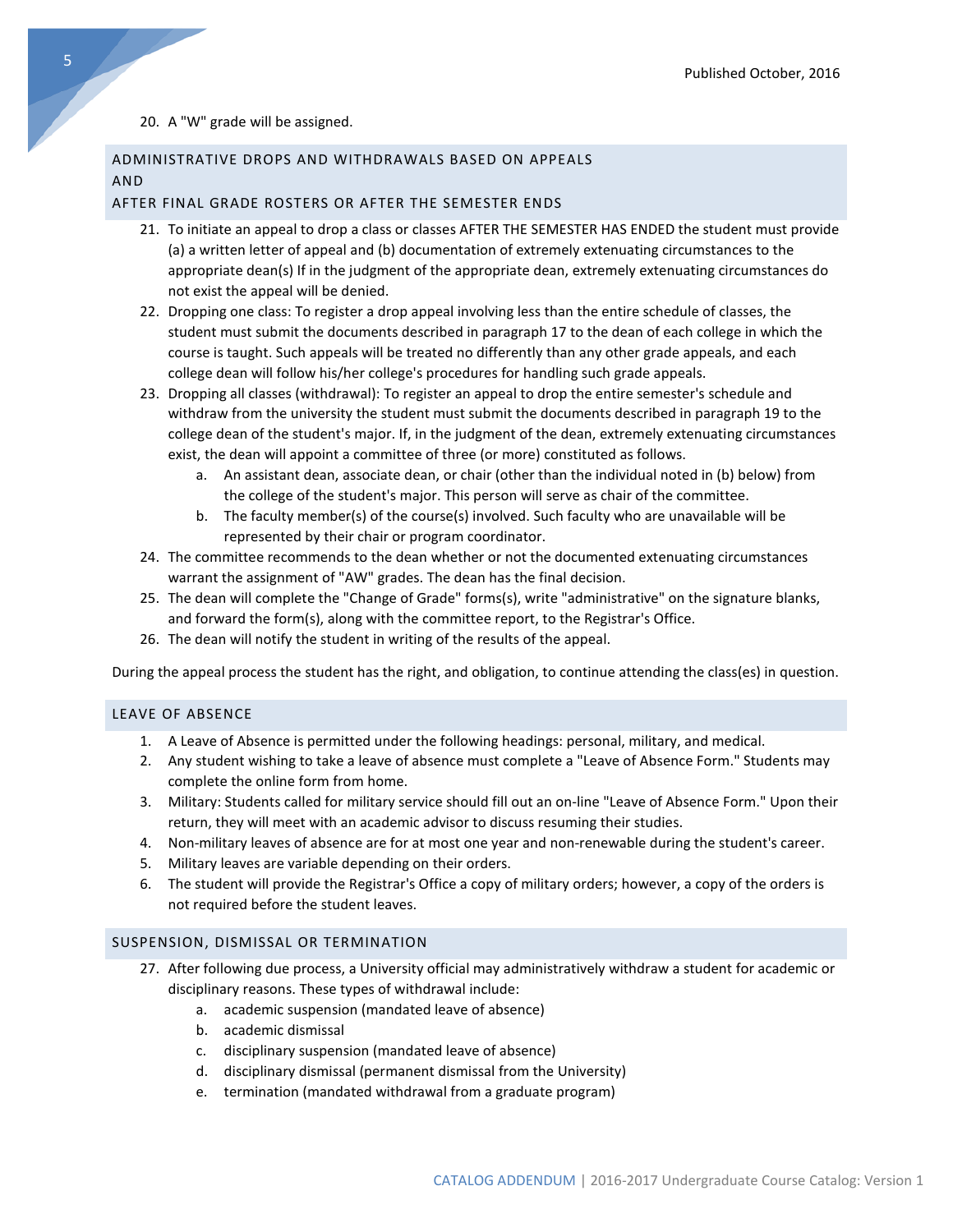#### <span id="page-6-0"></span>INITIAL COURSE PARTICIPATION

Federal regulations require that students attend all classes in order to receive federal financial aid funds. Eligibility for federal student aid is, in part, based on your enrollment status for the term in which you are enrolled. **Attendance/Participation** is defined by physical attendance or participation in an academically related activity such as submission of an assignment, examination, or participation in group or online discussion. Students who register for courses but do NOT attend or participate will be reported for non-attendance. Your financial aid will be adjusted each term and you will receive funding for only those classes you actually attend.

USW instructors are required to report Initial Course Participation (ICP) the Monday after the first week of classes.

If a student has attended at least one class OR submitted one academic-related activity (quiz, homework, sign-in sheet, etc.), they are considered to have commenced participation for that individual course. Only those students who have never attended at least one class and have never submitted an academicrelated activity are reported by the professor as not participating in the course.

Logging into Blackboard Learn is **not** considered in determining ICP, but academic activity submitted within Black Board is considered in ICP reporting.

Students will be administratively dropped from any course where attendance cannot be demonstrated. Based upon this information, your financial aid will be re-evaluated accordingly.

Regulations define attendance/participation as follows:

Academically related activities include but are not limited to:

- physically attending a class where there is an opportunity for
- direct interaction between the instructor and students;
- submitting an academic assignment;
- taking an exam, completing an interactive tutorial, or participating
- in computer-assisted instruction;
- attending a study group that is assigned by the school;
- participating in an online discussion about academic matters;
- and
- initiating contact with a faculty member to ask a question
- about the academic subject studied in the course.

Academically related activities do not include activities where a student may be present but not academically engaged, such as:

- living in institutional housing;
- participating in the school's meal plan;
- logging into an online class without active participation; or
- participating in academic counseling or advisement.

Students that have documented proof of attendance may be eligible to have their enrollment and financial aid reconsidered.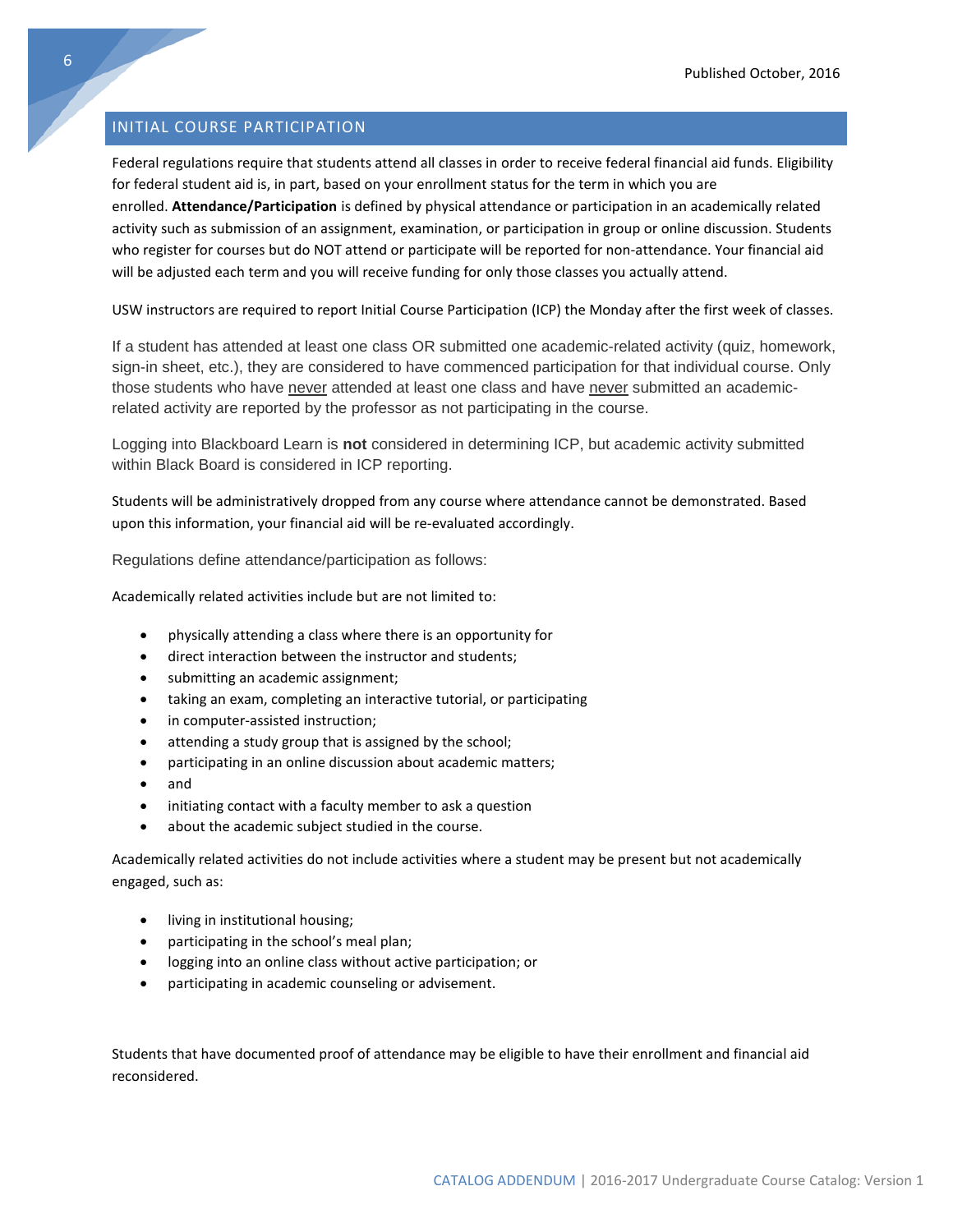*Example: A student is enrolled 12 credit hours. The student has three face-to-face classes and one online class. The student goes to two of their face-to-face classes regularly and turns in class assignments on a consistent basis in the online class. The professors of the two face-to-face classes the student attends regularly and the online class will mark the student as attending. In the other face-to-face class, the professor will mark the student as not attending and the student's financial aid package will be adjusted using 9 credit hours instead of 12 credit hours.*

In a distance education context, documenting that a student has logged into an online class is not sufficient, by itself, to demonstrate academic attendance by the student. A school must demonstrate that a student participated in class or was otherwise engaged in an academically related activity, such as by contributing to an online discussion or initiating contact with a faculty member to ask a course-related question.

#### DISTANCE EDUCATION ATTENDANCE/PARTICIPATION

Examples of acceptable evidence of academic attendance and attendance at an academically-related activity in a distance education program include:

- student submission of an academic assignment,
- student submission of an exam,
- documented student participation in an interactive tutorial or
- computer-assisted instruction,
- a posting by the student showing the student  $\delta$  is participation in
- an online study group that is assigned by the institution,
- a posting by the student in a discussion forum showing the
- student's participation in an online discussion about academic
- matters, and
- an e-mail from the student or other documentation showing
- that the student initiated contact with a faculty member to ask
- a question about the academic subject studied in the course.

To review the current Federal Student Aid Handbook, please [click here.](https://ifap.ed.gov/ifap/byAwardYear.jsp?type=fsahandbook) This information can be found on pages 5-59 and 5-60.

#### PROBATION AND SUSPENSION POLICY

Expanded probation and suspension policy to address Incomplete grades in regards to Academic Standing.

#### INCOMPLETE GRADES

Any student currently on Academic Probation that receives an "I" for the current semester, will have his/her GPA calculated into their academic standing. This may result in Academic Suspension If any student is currently on Academic Probation. Students must receive Dean approval to remove current status and enroll for subsequent semesters.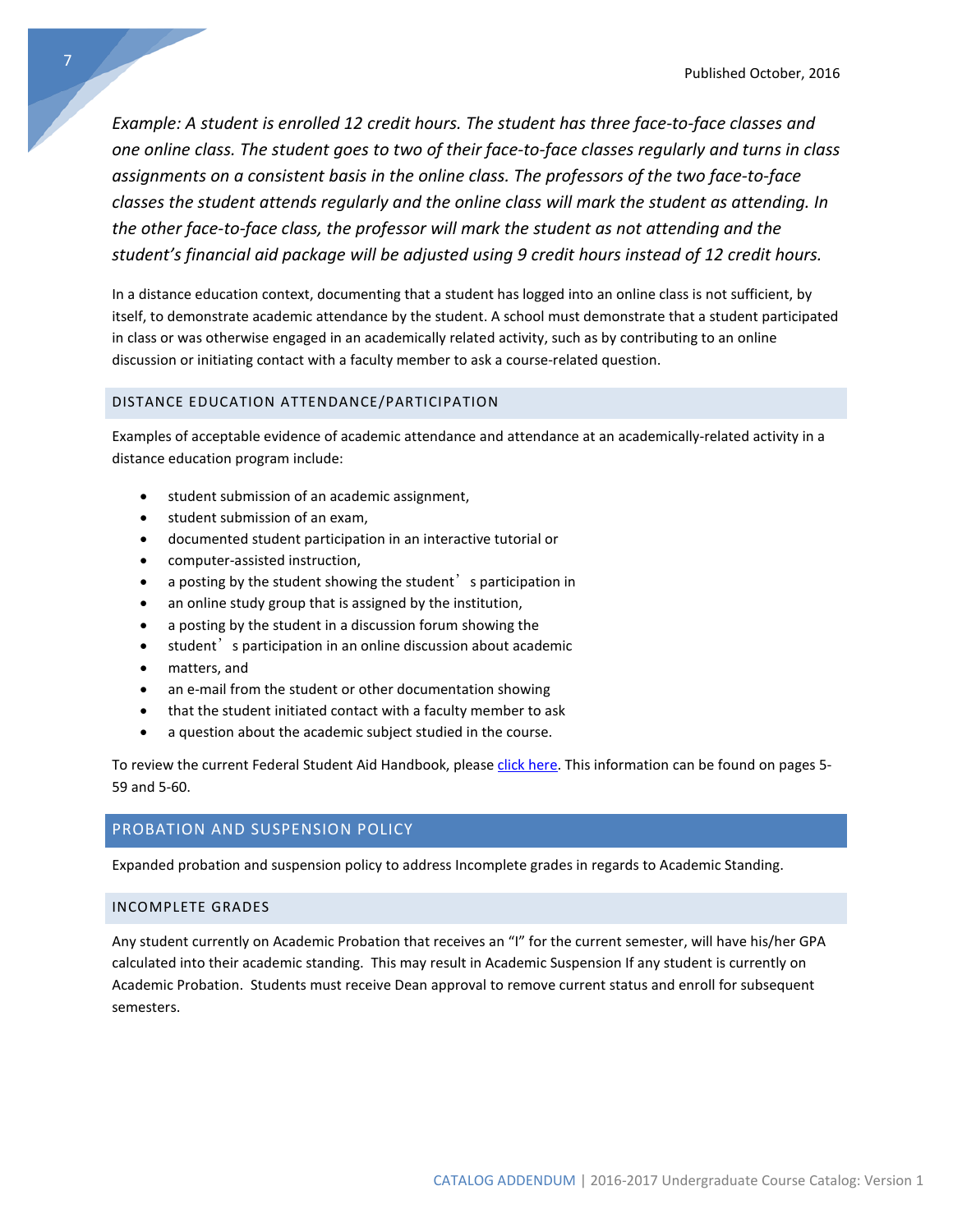#### <span id="page-8-0"></span>PROGRAM SPECIFIC MINORS

#### *[Program specific minors added to various programs]*

With the exception of the School of Business and School of Education, which have built-in specific emphases, all USW degree plans require the completion of an academic Minor (18 credit hours) in addition to the academic Major. Current Minors offered at USW include:

Biology Business Christian Studies Criminal Justice English Generalist History Kinesiology Physical Education Pre-Med Psychology Secondary Education Social Sciences

For each of the listed Minors, there is prescribed required coursework, with the exception of the Generalist Minor.

Students may self-design a Generalist Minor around courses they transfer in from other institutions, or which they have completed at USW that are not applicable to their Majors. If the Generalist Minor is built around transfer credits, it must be approved at the time of matriculation. ALL proposed Generalist Minors must be approved by the Program Coordinator and appropriate Dean as students are not guaranteed that all coursework from other institutions will apply. The Generalist Minor is designed on a case-by-case analysis basis and dependent upon required upper-level coursework credit -- some credits may not be accepted for a Minor if the upper-level credit requirement has not been met. *[This paragraph will also be located under Transfer Credits in the course catalog.]*

#### SCHOOL OF BUSINESS MINOR

The School of Business does not offer major specific minors (e.g. Marketing, Sports Management, etc…). The General Business minor is preset and offers coursework in prerequisite Business courses.

- BUA 2203 Probability & Statistics--Bus. Applications
- ACT 3203 Principles of Accounting I
- ACT 3213 Principles of Accounting II
- FIN 3433 Principles of Finance
- MGT 3103 Principles of Management
- MKT 3103 Principles of Marketing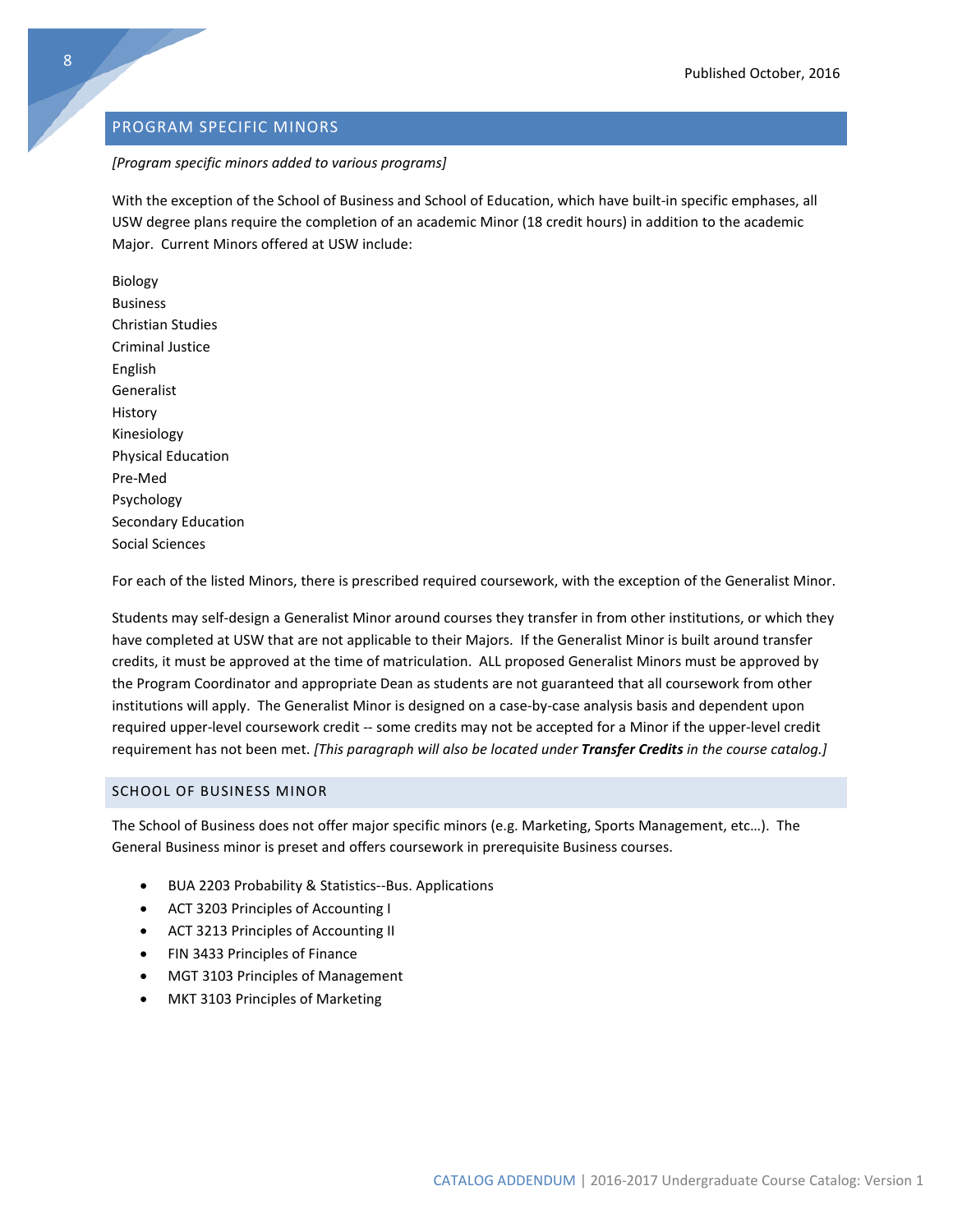#### SCHOOL OF ART AND SCIENCES MINOR(S)

#### BIOLOGY

- BIO 3403/1 Genetics & Lab
- BIO 3373/1General Botany & Lab
- BIO 3313/1 Zoology & Lab
- CHE 3513/1 Cell Biology & Lab

#### CHRISTIAN STUDIES

- REL 2503 Hermeneutics
- REL 3413 Practical Ministry
- REL 3113 Survey of Christian Theology
- REL 3313 Communicating the Gospel
- REL 3143 History of Christianity to 1517
- REL 3333 History of Christianity from 1517

#### HISTORY

- HIS 1103/1203 Western Civ to 1715 OR Western Civ from 1715
- HIS 2103 American History to 1876
- HIS 2203 American History From 1877
- HIS 3313 World History to 1500
- HIS 3413 World History from 1500
- HIS 4103 Historical Methods and Interpretation

#### SOCIAL SCIENCES

- PSY 1103 General Psychology
- PSY 3113 Cognition and Learning
- PSY 3213 Developmental Psychology
- PSY 3503 Social Psychology
- PSY 3513 History of Psychology
- PSY 4213 Theories of Psychology

#### CRIMINAL JUSTICE

- CRJ 3013 Intro to Criminal Justice
- CRJ 2503 Corrections in the 21<sup>st</sup> Century
- CRJ 3053 Principles of Law Enforcement
- CRJ 3103 Criminology
- CRJ 4203 Issues in Ethics, Law & Criminal Justice
- CRJ 3023 Criminal Law I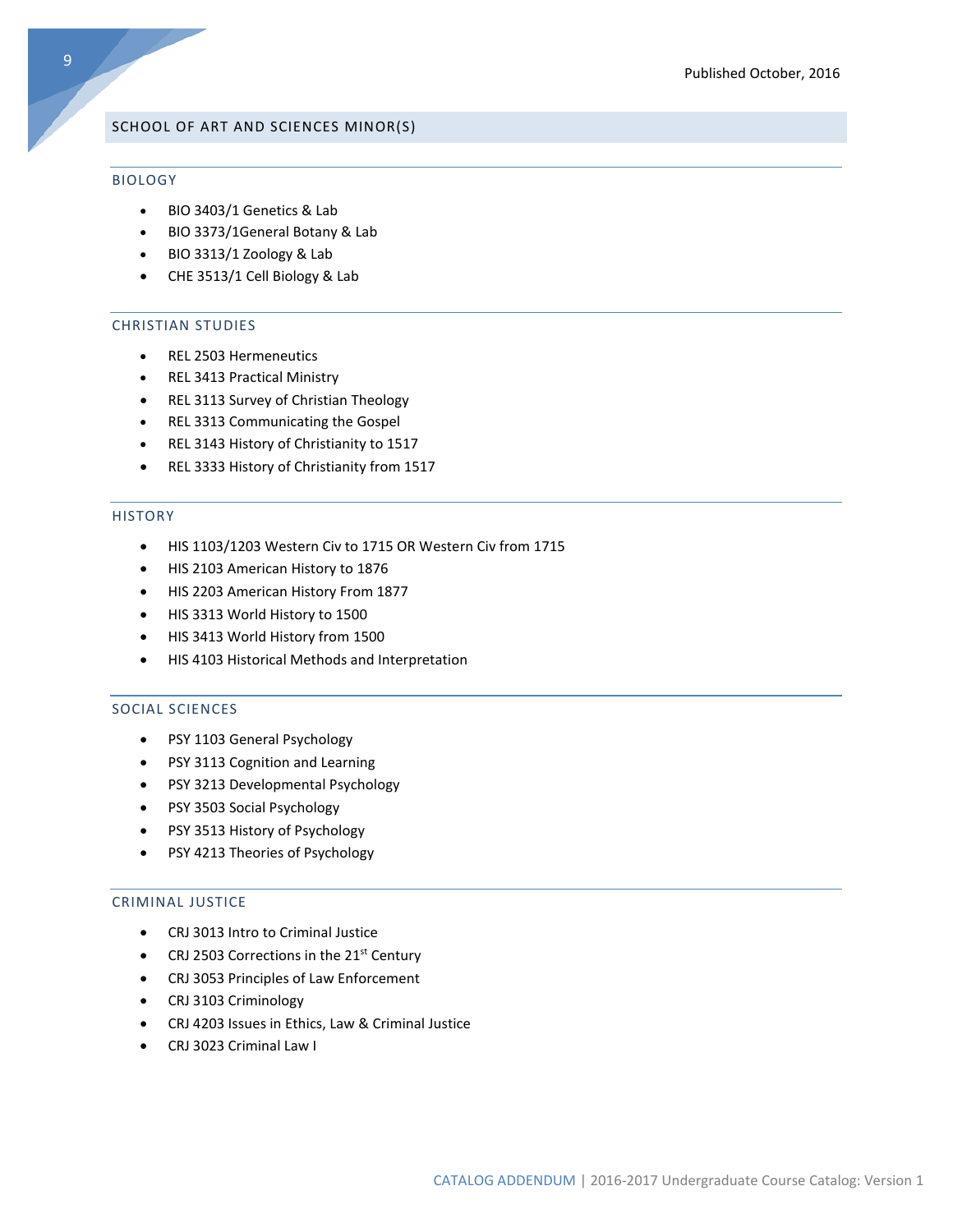#### ENGLISH

- ENG 2213 Creative Writing
- ENG 2323/2403 British & World Literature or American Literature
- ENG 4523/4533 Major British Author or Major American Author
- ENG 3543 Advanced Composition
- ENG 3503 Grammar
- Upper Level English

#### SCHOOL OF EDUCATION MINOR

#### SECONDARY EDUCATION MINOR

- SPED 2103 Introduction to Special Education
- EDU 2103 Foundations of Education
- Choose one of the following two courses (CSI 2203 or PSY 2213)
	- o CSI 2203 Educational Technology or
	- o PSY 2213 Educational Psychology
- EDU 3213 Multicultural Learners & Literacy
- EDU 3223 Classroom Management and Organization
- EDU 3523 Measurement and Evaluation

#### <span id="page-10-0"></span>GENERALIST MINOR FOR TRANSFER STUDENTS

*[Generalist minor added under transfer credits.]*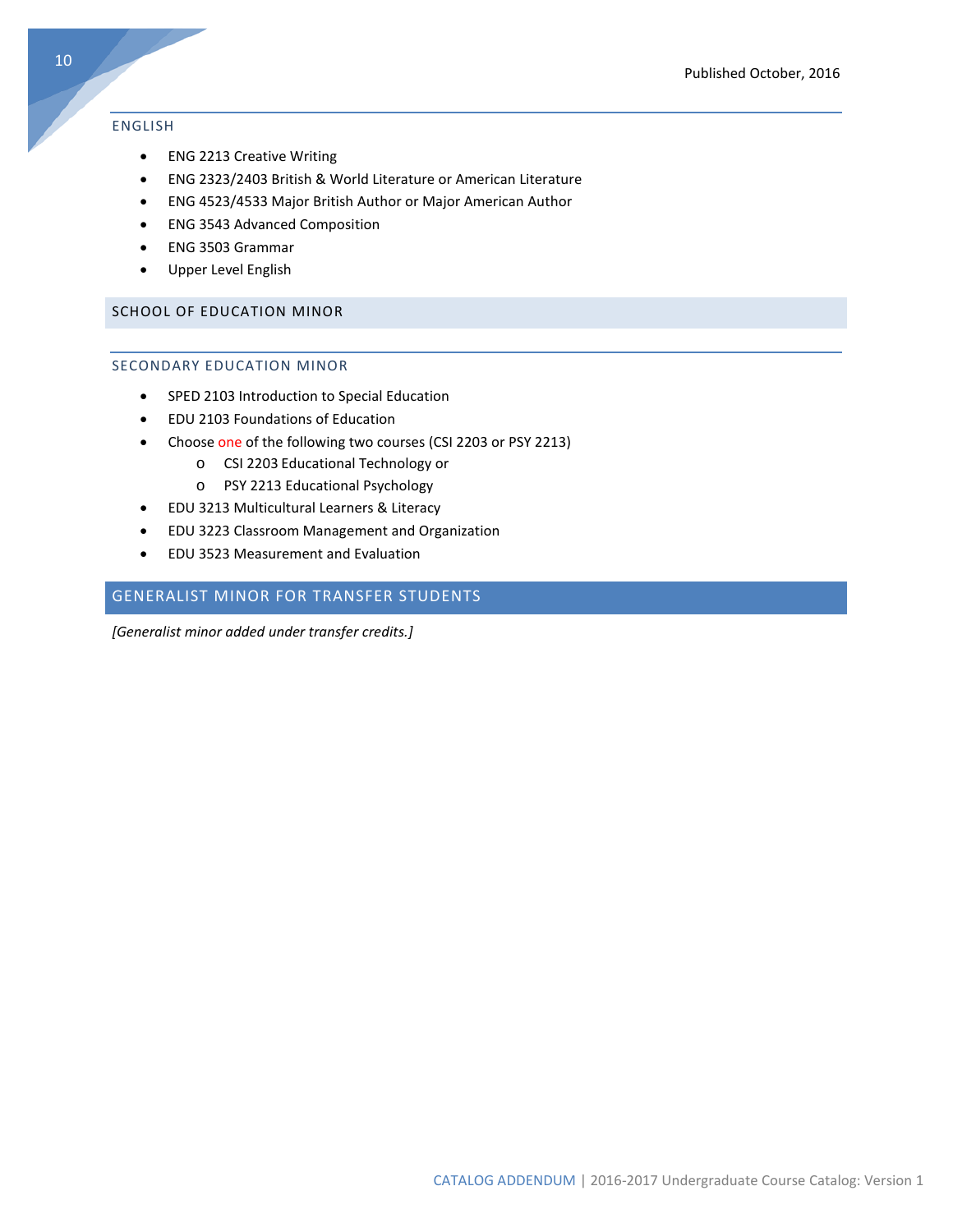#### <span id="page-11-0"></span>COURSE ADDITIONS, REMOVALS AND EDITS

*[New courses added, old courses names and numbers updated or changed, course descriptions updated etc…]*

#### NEW COURSE NUMBER/DESCRIPTION

EDU 4549 *[Previously EDU 4546]* Intern Teaching, 9 credit hours *[Previously 6 hours]*

Intern teachers are assigned to a supervisory teacher in a public school where they work full time for a period of **16** weeks. Intern teachers gradually assume a full teaching load which they maintain for an appropriate period of time. The intern is expected to participate in all phases of school life. **Prerequisites:** (a) Admission to Intern Teaching; (b) all required courses completed; (c) have taken and passed the *Essential Academic Skills* tests and the required *Elementary or Secondary Assessments*; and (d) other standardized tests may be required depending upon licensure type.

EDU 4603 *[Previously EDU 4601]* Intern Teaching, 3 credit hours *[Previously 1 hour]* A forum for sharing experiences and to develop and stimulate reflective teaching skills and taken concurrently with EDU 4549.

SPED 4549 *[Previously SPED 4546]* Intern Teaching- Special Education, 9 credit hours *[Previously 6 hours]* Intern teachers are assigned to a supervisory teacher in a public school where they work full time for a period of 16 weeks. Intern teachers gradually assume a full teaching load which they maintain for an appropriate period of time. The intern is expected to participate in all phases of school life. Prerequisites: (a) Admission to Intern Teaching; (b) all required courses completed; (c) have taken and passed the Essential Academic Skills tests and the required K-12 Assessment for Special Education; and (d) other standardized tests may be required depending upon licensure type.

SPED 4603 *[Previously SPED 4601]* Intern Teaching- Special Education, 3 credit hours *[Previously 1 hour]* A forum for sharing experiences and to develop and stimulate reflective teaching skills.